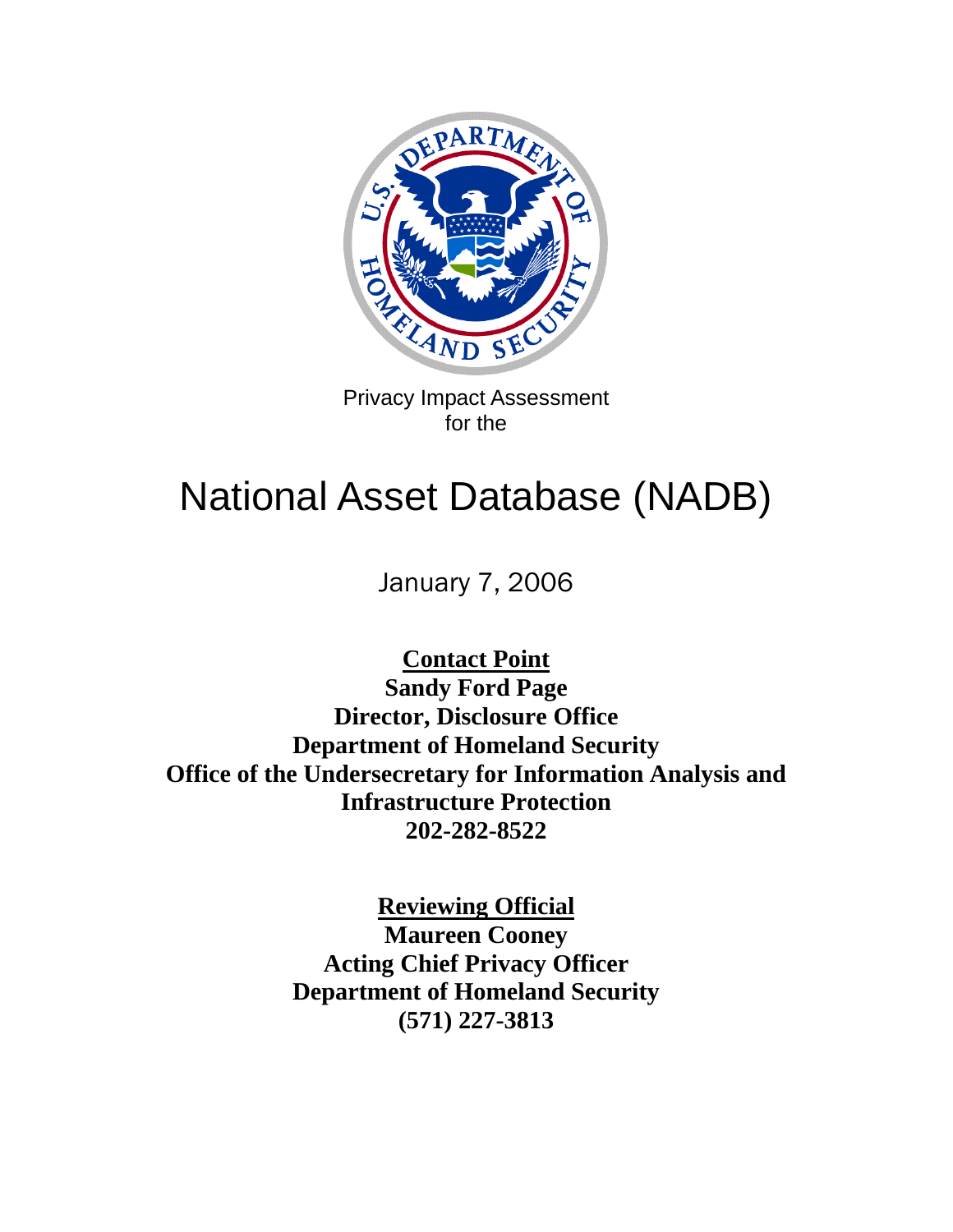

# **Purpose**

This Privacy Impact Assessment (PIA) examines the privacy implications for the National Asset Database (NADB). The Office of Infrastructure Protection's Protective Security Division (PSD) is responsible for reducing the nation's vulnerability to terrorism by developing and implementing plans to identify and protect critical infrastructure and key assets, and to deny the use of these infrastructures as weapons. To facilitate this responsibility, PSD has built the NADB as a repository of the nation's facilities and assets spanning the 17 Critical Infrastructure and Key Resources (CI & KR).

This PIA covers:

- 1. What information is being collected and why is this information being collected;
- 2. The intended use of the agency information;
- 3. With whom the information will be shared;
- 4. What notice or opportunities for consent would be provided to individuals regarding information collected;
- 5. How that information is shared and secured; and
- 6. Whether a system of records is being created under section 552a of title 5, United States Code (the "Privacy Act").

#### **Background**

The Physical Targets Section of PSD has gathered and continues to gather data related to Critical Infrastructure and Key Resources (CI & KR) from a variety of sources in order to compile the NADB. The current data collected has resulted from formal data calls and voluntary submissions from Federal agencies, state and local government, and private sector entities and from review and inclusion of information from Federal and commercial databases regarding CI & KR.

In July 2004, the Office of Infrastructure Protection (DHS/IP) in coordination with the Office of State and Local Coordination, conducted a data call requesting that the 56 States and Territories provide a comprehensive listing of those assets they deemed of national or local importance. This approach has been successful in producing a listing of assets that the 56 States and Territories deem important to their wellbeing and to that of the United States. DHS-IP made no value judgments on the assets submitted, and included all into the NADB for the purposes of building a "universe" of assets. This inclusive approach provides for an NADB that encompasses all assets, not just those perceived as of high importance.

# **Section 1 Questions About The Data And Its Purposes**

#### **1. What information is to be collected?**

The NADB collects basic asset and facility data including, address, physical location, facility pointof-contact (POC) (title, individual, or position) and contact number, security POC (title, individual, or position) and contact number, and asset type data fields relevant to the type of facility. The asset type data fields or attributes of interest, are the detailed facility information used in the risk analysis process.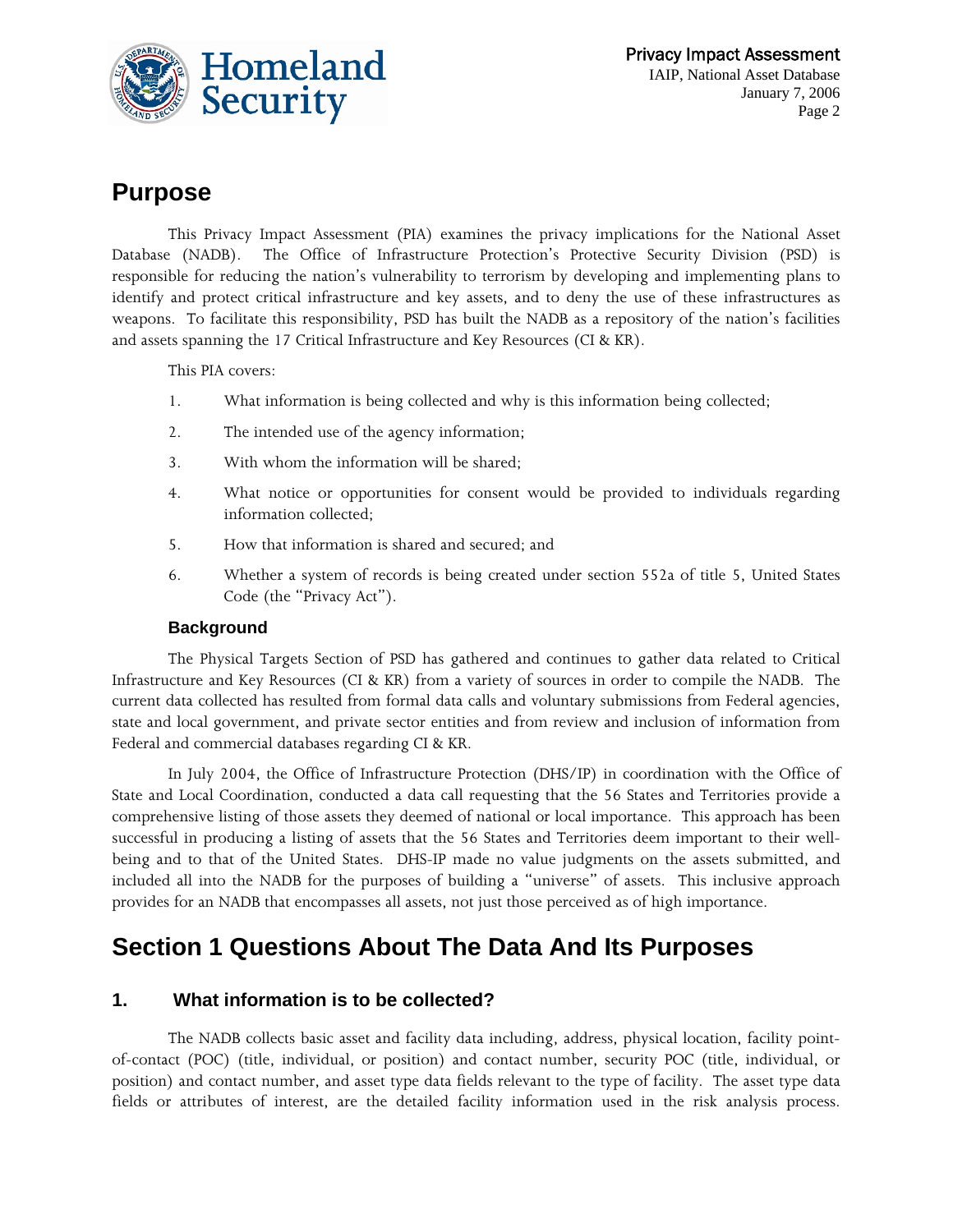

Additional vulnerability assessment and risk mitigation information may be included for applicable sites. Information may be received from Federal agencies, state and local governments, private entities, open source research (internet) and/or commercial databases. No additional personal information other than name, duty title/position, and business contact information is collected. If additional personal information is required, this PIA will be updated.

The NADB contains descriptions and contact information on infrastructure locations from the 50 states and 6 territories. The NADB includes the following asset sectors:

Agriculture and Food Banking and Finance Chemical and Hazardous Materials Industry Defense Industry Base Energy Emergency Services Information Technology Telecommunications Postal and Shipping Public Health Transportation Water National Monuments and Icons Commercial Assets Government Facilities Dams Nuclear Power Plants The asset details will include both common and specific information about the asset.

**2. Why is the information being collected?** 

The Office of Infrastructure Protection's PSD is responsible for reducing the nation's vulnerability to terrorism by developing and implementing plans to identify and protect critical infrastructure and key assets, and to deny the use of these infrastructures as weapons. To facilitate this responsibility, PSD has built the NADB as a repository of the nation's facilities and assets spanning the 17 CI & KR sectors. This information is to be used for infrastructure analysis and threat association. Contact information will be used in order to be able to provide awareness to asset owners/operators if the need arises.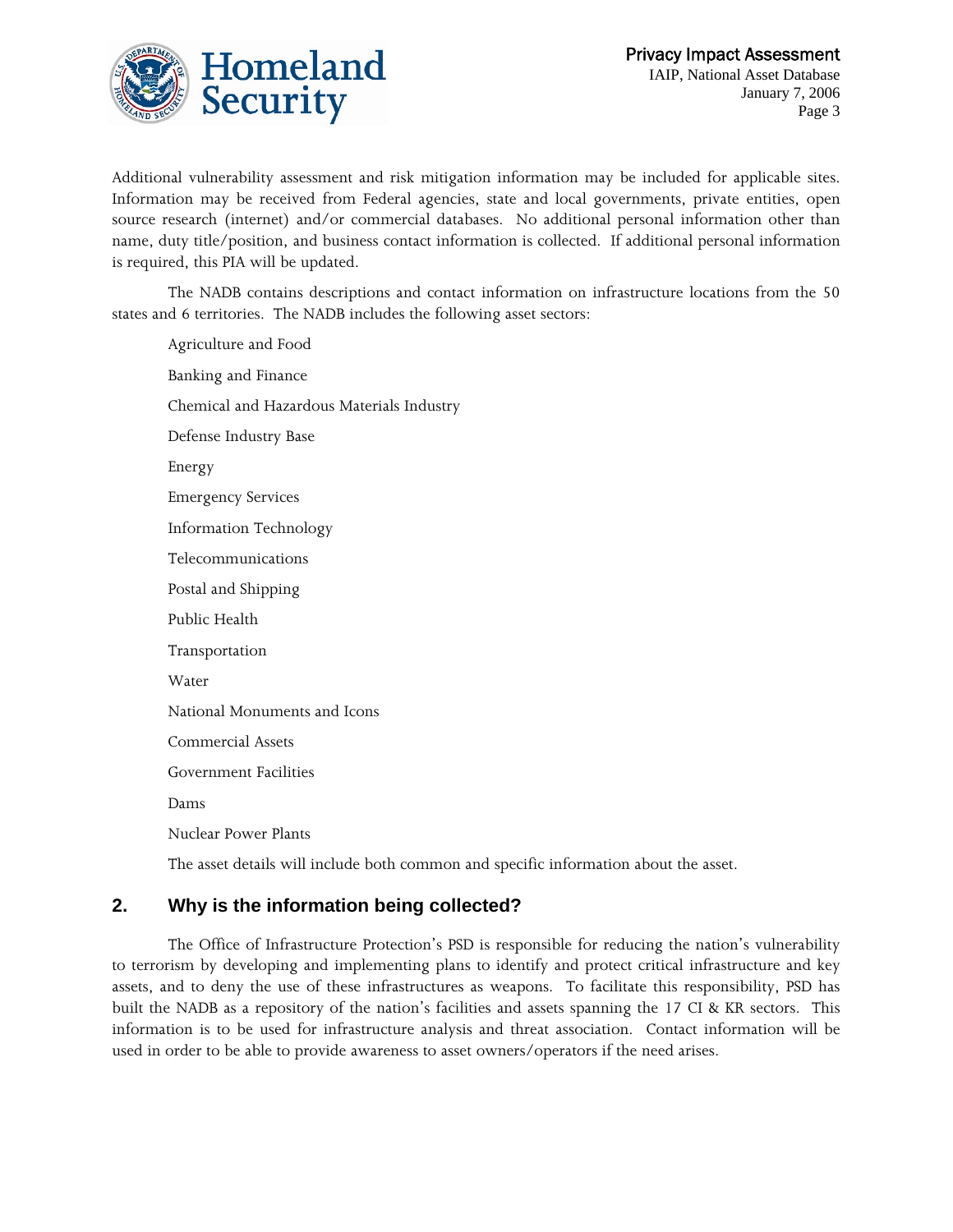

#### **3. Is it relevant and necessary to the purpose for which the system is being designed?**

The NADB will directly support Homeland Security operations and activities throughout the United States and its territories by providing, as well as maintaining, infrastructure information and analytical capabilities. In order to be able to carry out these functions, the Office of Infrastructure must have contact information for these assets.

#### **4. What is the intended use of the information?**

The intended use of the contact information is to contact the individual should additional information on the facility be required or to provide awareness to the facility in cases of relevant and credible threat reporting. Contact information will additionally be used by DHS to coordinate and facilitate any DHS site assistance visits, vulnerability assessments, or risk mitigation surveys at the specific site. This information will be made available in a phased approach to other federal agencies, state and local homeland security advisors, and then private sector councils or associations. This information will only be made available to those users in the entities who require the data to perform their professional duties, and has the proper clearances for access.

#### **5. What are the sources of the information in the system?**

The Physical Targets Section of PSD has gathered and continues to gather data related to CI & KR from a variety of sources in compiling the NADB. Sources of the information include Federal agencies, state and local government organizations, and private sector entities which may include facility owners/operators, Federal and commercial databases and open source research, such as Internet. Sources must provide facility location and POC information in order for asset to be included in the NADB. In cases, where the information was not received directly from the CI & KR, such as databases and open source research, the POC given is contacted in order to verify and validate the information before it is entered into the NADB.

#### **6. Where and how are you acquiring the information?**

The current data collected has resulted from formal data calls and voluntary submissions from Federal agencies, state and local government, and private sector entities, and of federal and commercial databases.

#### **7. How will the information be checked for accuracy?**

For the initial release of NADB, asset data is validated by IP/PSD and then imported into the NADB and assigned a unique DHS Asset Identifier. Data received is primarily validated and verified for currency and accuracy by DHS-contracted companies. In some cases, data is updated by the source on a quarterly basis. This may involve contacting the facility to verify specific facility information. Initial accuracy will be dependent on the source and refresh rate of the data.

Updates will be submitted from various sources and various means. Inherent in the portal is a verification and validation process to ensure that the information submitted is correct. All information,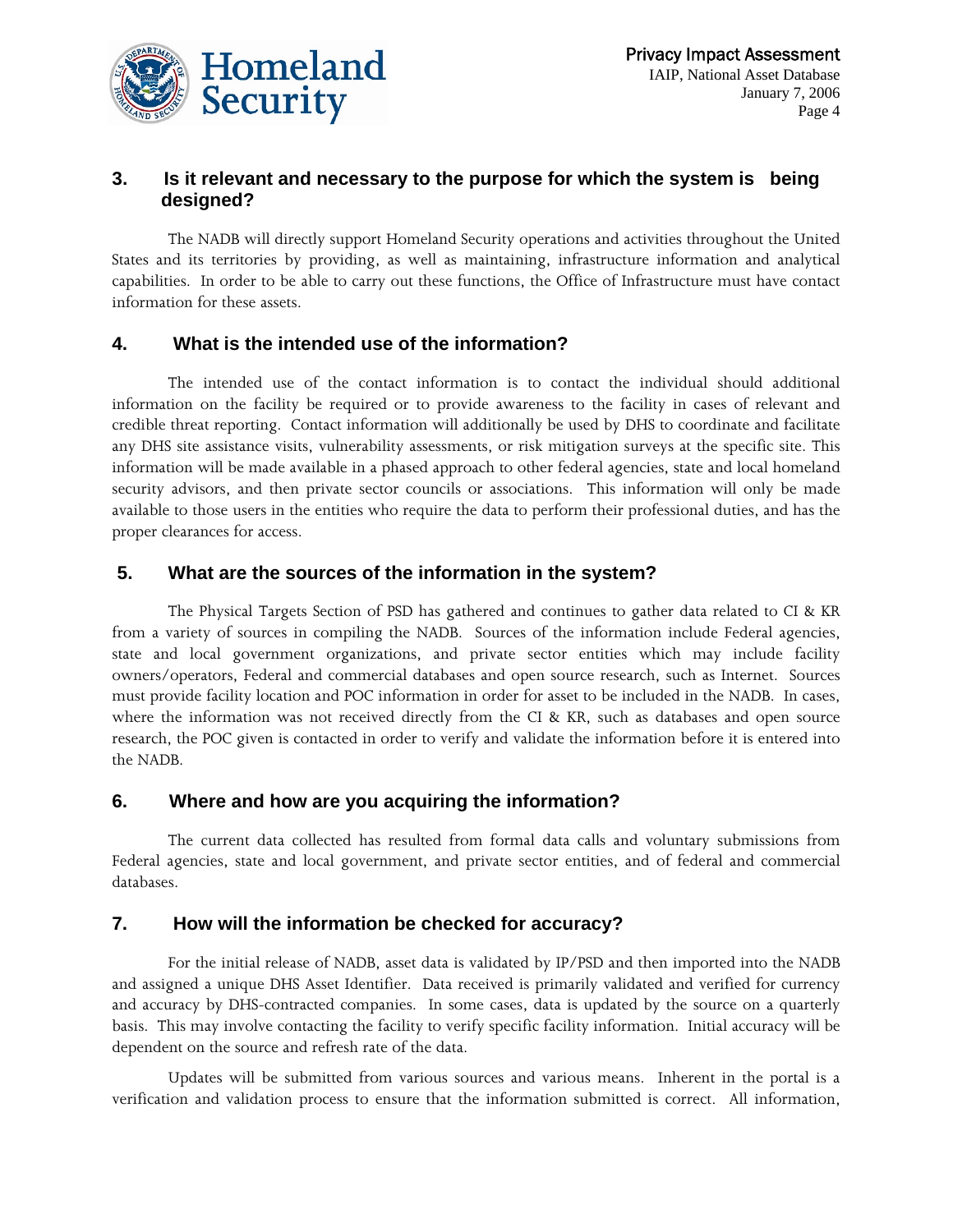

regardless of the source, will be verified and validated prior to inclusion in the NADB database. When validating information, the individual contacted is informed of the NADB system processes and of any uses that will be made of the information provided. Any changed asset information will not be updated for viewer use until the changes have been completely verified. This ensures that users do not have access to incorrect information. Once the updates have been verified, users that are approved to see the information based on their role-based access controls will have access to the data.

#### **8. Will the system derive new data or create previously unavailable data about an individual through aggregation for the information collected?**

No. Information collected about individuals is tied to the asset. If the individual leaves the position the information will be updated with new contact information.

#### **9. Will the newly derived data be placed on the individual's record?**

Not applicable. There is no newly derived data.

#### **10. Can the system make new determinations about an individual that would not be possible without the new data?**

No. There is no newly derived data.

#### **11. How will the newly derived data be verified for relevance and accuracy?**

Not applicable.

#### **12. Are the data elements described in detail and documented?**

Some data elements are described in the NADB schema and data dictionary. Many data fields are currently being determined and defined. Once defined, the asset type data fields will be described in the approved DHS Infrastructure Taxonomy document. No additional personal information other than name, duty title/position, and business contact number is expected to be collected. If additional personal information is required, this PIA will be updated.

# **Section 2 Questions About Redress**

### **1. What opportunities do individuals have to decline to provide information?**

Data submissions are all voluntary. Submissions are provided by Federal agencies, State and Local government organizations, and private sector entities. Information may also be licensed or purchased from commercial databases for inclusion in the NADB.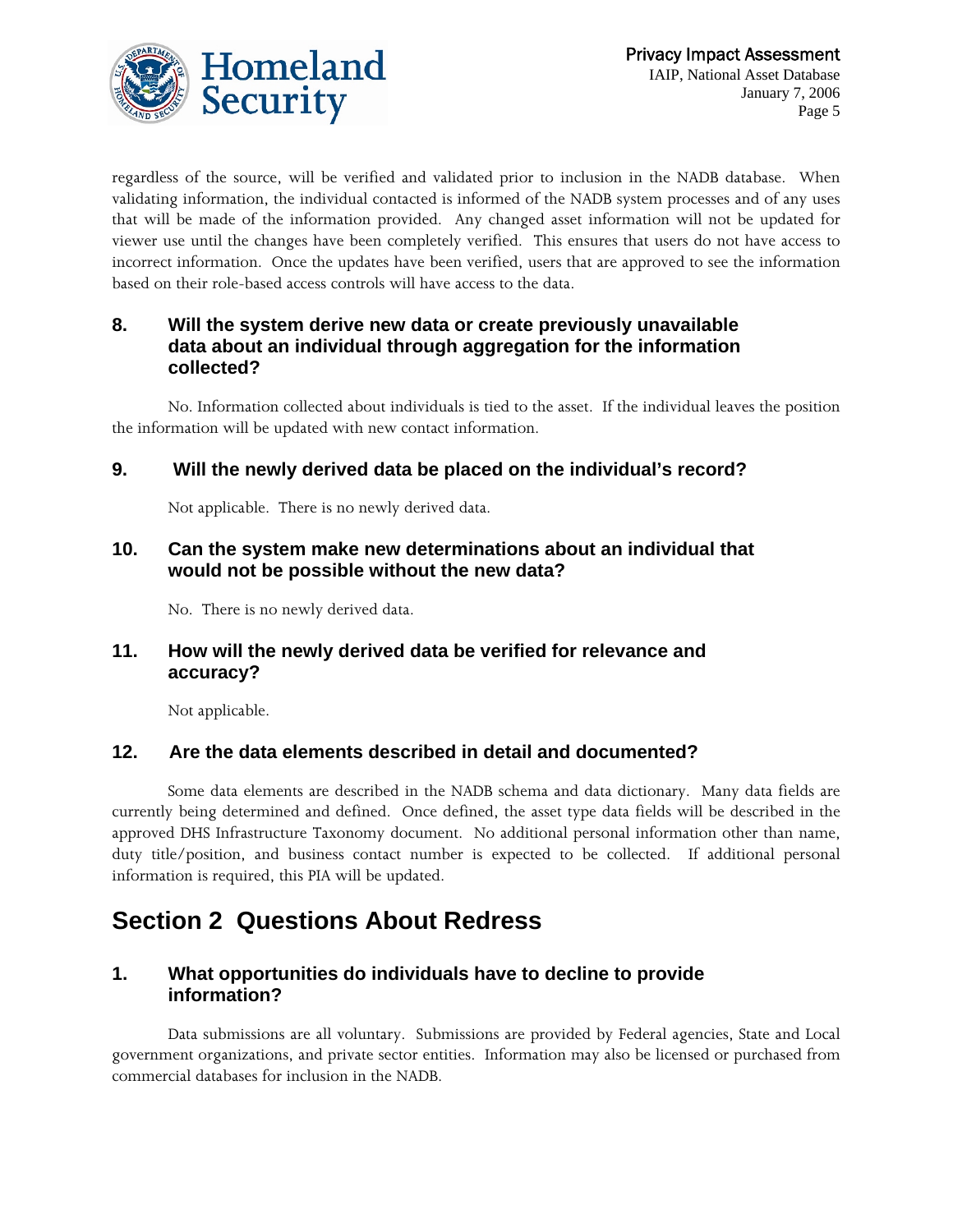

#### **2. What opportunities do individuals have to consent to particular uses of the information?**

Consent is given as a condition to submission.

#### **3. How do individuals grant consent concerning how their information will be used or shared?**

Data classified or restricted by the user based on statute or regulations will be followed based on the Original Classification Authority (OCA.) Data will be protected or disseminated based on the classification of the information as classified by the source. Role based access controls are established within the NADB to limit user access to need-to-know and scope of performance.

#### **4. What are the procedures for individuals to gain access to their own information?**

Users will have access to facility information based on the user's clearance, need-to-know, and scope of performance. Contact information will be available to those responsible for a particular asset.

#### **5. What are the procedures for correcting erroneous information?**

Contractors will conduct verification and validation of asset information. A process flow also exists in the NADB which ensures that changes or added assets are validated, verified, and then approved for inclusion and display in the NADB. See response in question 1.7 above.

# **Section 3 Questions About Access To The Data**

#### **1. Who will have access to the data in the system (users, managers, system administrators, developers and others) and is it documented?**

Business case documentation is being finalized. User access will be based on a phased approach in which PSD users will be given access first. The following user communities within IP/PSD will have end user privileges to the NADB:

- Physical Targets Section  $\qquad \qquad$  Vulnerability Identification Section
- Protective Measures Section  **Risk Analysis Section**
- Field Operations Section

Follow-on users include IAIP, then DHS and other Federal organizations, and state and local homeland security offices. Future release of the NADB end users are projected to expand to include:

- Information Analysis and Infrastructure Protection (IAIP) Directorate
- Other DHS Directorates Federal Government Agencies
- State Governments Territorial Governments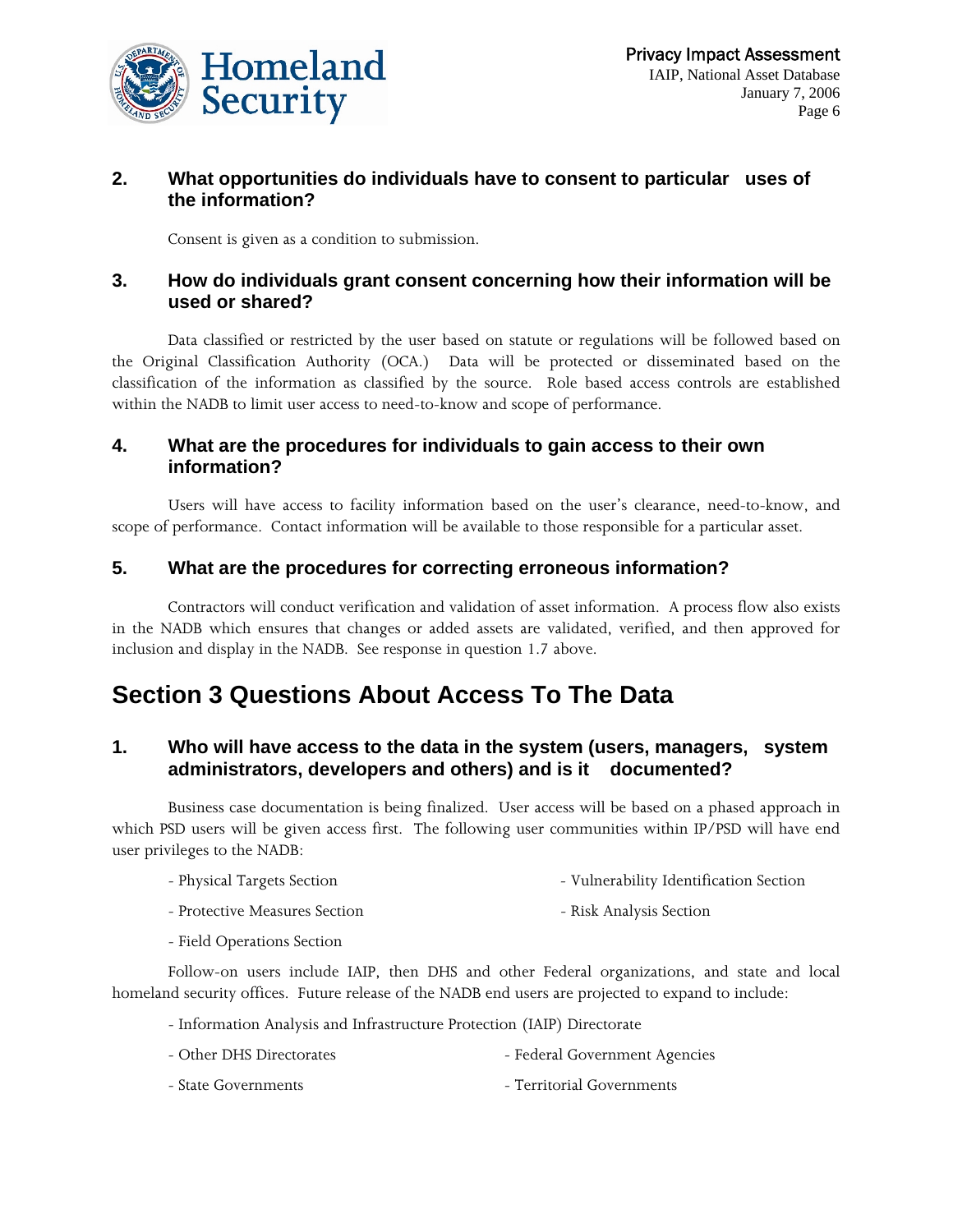

 Privacy Impact Assessment IAIP, National Asset Database January 7, 2006 Page 7

- Local Governments - Tribal Governments

- Private Sector

Timeline for release will be outlined in the NADB Operations documents.

#### **2. How will access to the data by a user be determined?**

Inherent in the NADB is the ability to apply for user access. Role based access controls in place to ensure user access is based on need-to-know, scope of performance, and clearance level. User access requests will be verified to ensure scope of performance, and clearances will be verified in coordination with the DHS Security Office. Individual role-based access controls for each user will be determined by the NADB Program Manager (PSD).

#### **3. Are criteria, procedures, controls, and responsibilities regarding access documented?**

Role Based Access Controls: All users will have to apply and be approved for access to the NADB. Access to the NADB will be given to only those users with both the need-to-know and the required clearances(s). The approval process will verify prospective user's security clearance and scope of use. User's access will be limited to specific applications and data based on his/her need-to-know, clearance level and position/scope of authority. The role-based access controls will be outlined in the NADB Business Case and detailed in the NADB Standard Operating Procedures.

#### **4. Will users have role-based access to data on the system limiting them to some but not all of the data?**

Yes, the system is role-based and users will only have access to data determined by their roles. The role(s) given to a user dictates what he/she can see and do within the application. This prevents a user from seeing features or data that they do not have rights to view. For example, the data entry and edit features will not be visible to users who do not have rights to add or modify data. Certain users will merely have read-only access to the data while others may be able to download information into a writeable format. Access can also be limited to specific data elements categorized by classification, sector or locality. As an example, State representatives will have access only to their State, and Sector Specific Agencies will only have access to assets in their sector. Some individual users will require multiple sectors or states to facilitate analysis of the State/Sector interdependencies. This feature limits a user' access to specific applications and data, and gives the administrators more control of the system and protection of the data.

#### **5. What controls are in place to prevent the misuse of data by those having access?**

Network Security Restrictions: The NADB-SECRET is the first operational production system and will be accessible only to those with access to the SIPRNET (SECRET LAN). Future unclassified and classified production systems will be integrated with the HSIN/HSDN LANs. These networks have implemented security precautions inherent to the LANs. All users are required to sign non-disclosure agreements prior to access to the system.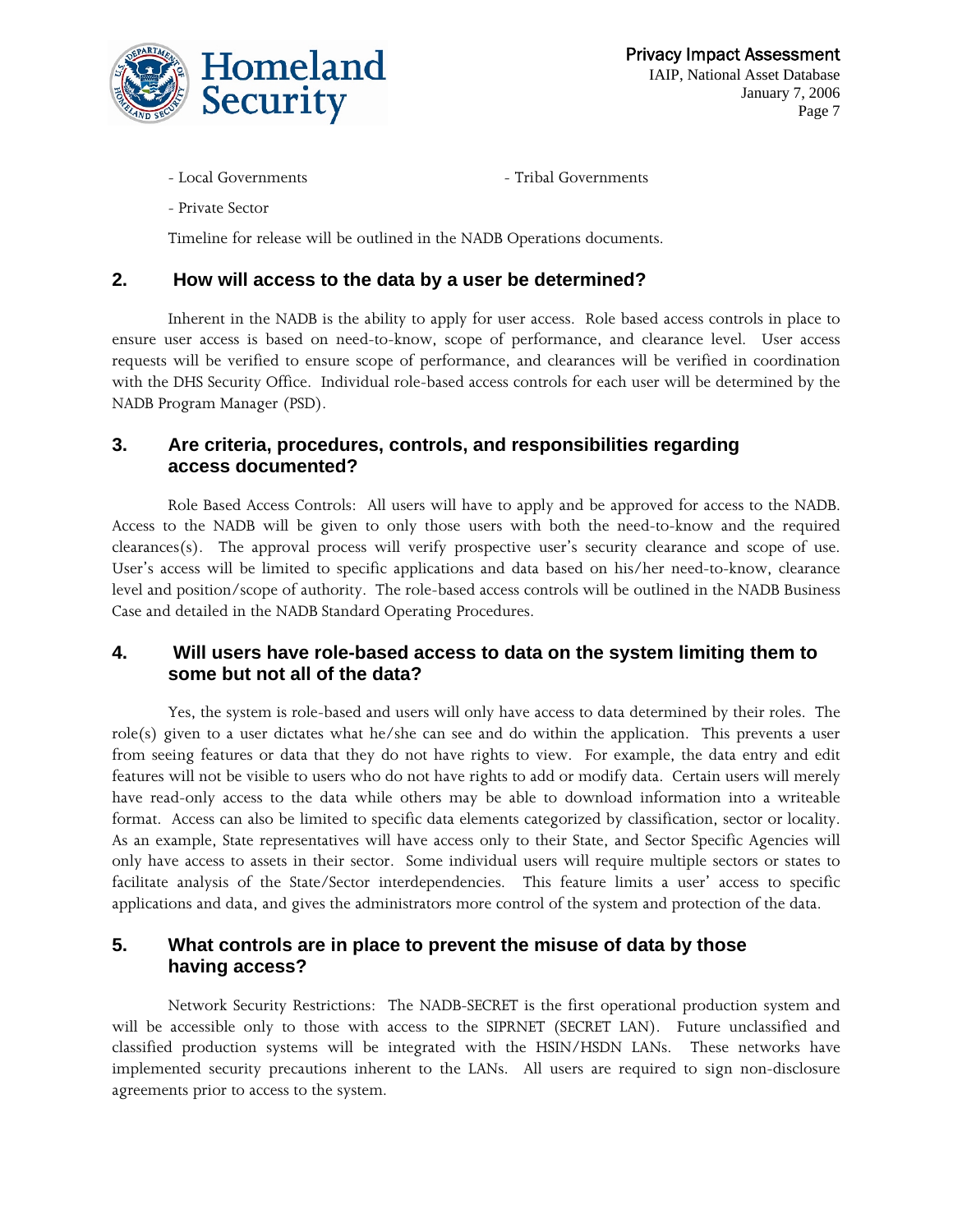

#### **6. Do other systems share data or have access to data in this system?**

The NADB will be a web-based portal integrated with numerous other commercial and Federal databases, geospatial viewers (ICAV, iMAP), vulnerability libraries, threat reporting (NTIDB), among others. Each system will be owned, operated and maintained by the respective originating organization. Data will be restricted and protected by the respective owners. In order to gain access to the NADB data, user access must be requested. Access and the assigned user access roles will be dependant on user clearance, need-to-know, and scope of performance. Users will have access only to that information which is within their professional responsibility.

Users will be notified of the fact that Point of Contact information may be shared and under what circumstances in the Privacy Act notice on the web site.

#### **7. Will other agencies share data or have access to data in this system?**

Yes. Asset information, which may include contact name, title, and number, may be exchanged with other agencies. In order to gain access to the NADB data, other agencies must request access. Access and the assigned user access roles will be dependant on user clearance, need-to-know, and scope of performance. Users will have access only to that information which is within their professional responsibility.

#### **8. How will the data be used by these other agencies?**

Information in the NADB will be provided to only those entities who are involved in the identification and protection of national infrastructure. NADB information will allow users to identify and understand threats, assess vulnerabilities, and determine potential impacts. Contact information will provide the ability to disseminate timely information to our homeland security partners and the asset owners/operators.

#### **9. Who is responsible for assuring proper use of the data by other agencies?**

DHS realizes that the information included in the NADB can be considered sensitive and accepts the requirement for possible dissemination restrictions as per current law, statute regulation. DHS is taking every feasible measure to protect the information and ensure that the data and license restrictions are enforced. The protection of the NADB focuses on both system integrity and security, as well as protection of the data therein. All system integrations with non-DHS entities will require Memorandum of Understandings (MOU) and/or Interagency Security Agreements (ISAs). Individual users will be required to sign non-disclosure agreements prior to receiving access to the data.

#### 1**0. How will the system ensure that other agencies only get the information they are entitled to?**

The application utilizes single sign-on to access the data. This allows the user to login once through an encrypted connection to access multiple applications. Strict requirements have been implemented to enforce a high level of security when logging. The user's password must meet complexity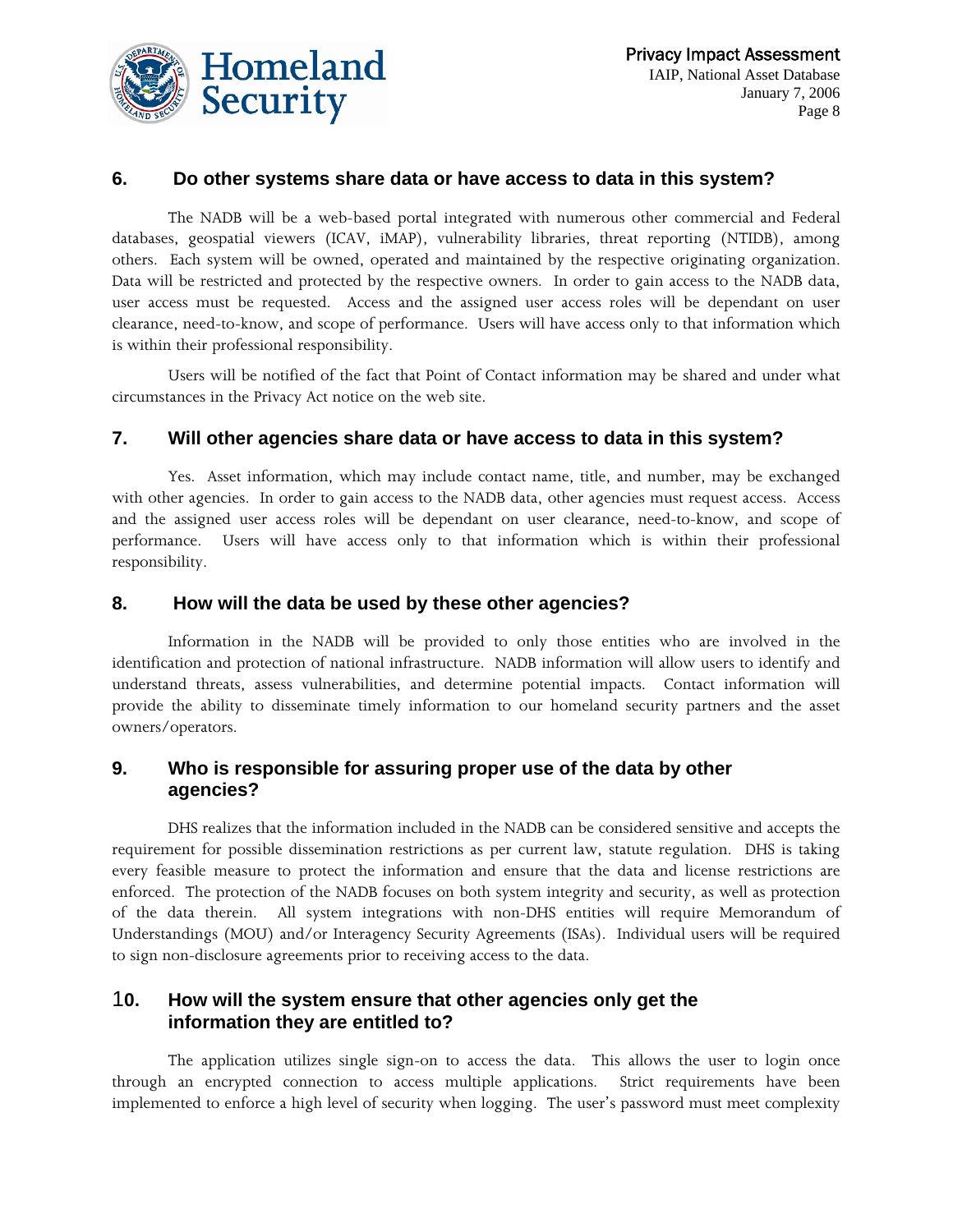

requirements and after three unsuccessful login attempts the user's account is locked out until an administrator unlocks it. These features help to create secure login environment.

 Role-based access controls are implemented to ensure users only have access to the information within their scope of performance. (See 3.4)

# **Section 4 Questions About Maintenance And Administrative Controls**

**1. How will the information be secured and is it consistent with agency requirements under the Federal Information Security Act? Specifically:** 

#### **a. Affirm that the agency is following IT security requirements and procedures required by federal law and policy to ensure that information is appropriately secured;**

The facility implements approved security protocols and risk mitigation measures required to house such information and system architecture. The facility and system architecture has been accredited for use by the DHS Chief of Information Operations (CIO) office.

Hardware Architecture: The system configuration is designed for a highly available, highly scalable, and highly secure architecture utilizing Oracle Real Application Clusters (RAC) technology. The system is designed to easily handle 1,000 concurrent users, has multiple layers of redundancy for maximum availability, and is able to easily add additional servers as the system requirements grow. The RAC configuration also employs a dual firewall system for added security, ensuring there is only one point of access to the data and that no direct access to the database server from the Internet is permitted. The dual firewalls consist of a perimeter firewall between the Internet and the portal that limits the available ports' incoming connections that are allowed to gain access to the system, and a second interior firewall that limits database access so that it may only receive incoming requests from the Application Server midtier servers. This ensures access allowance through the firewalls to the NADB portal only to approved users.

#### **b. Acknowledge that the agency has conducted a risk assessment, identified appropriate security controls to protect against that risk, and implemented those controls;**

#### **Software Security Functions**

Beyond the physical security restrictions and the network security restrictions, the NADB application has multiple security mechanisms that have been implemented to provide additional security features. Utilization of login restrictions, session tracking and monitoring, data labeling/tagging of classified information, role based access controls, and advanced auditing ensure proper security of the application.

The DHS CIO has additionally accredited the system and approved the NADB for an interim authority to operate. Final accreditation to allow for a fully operational system has been completed and we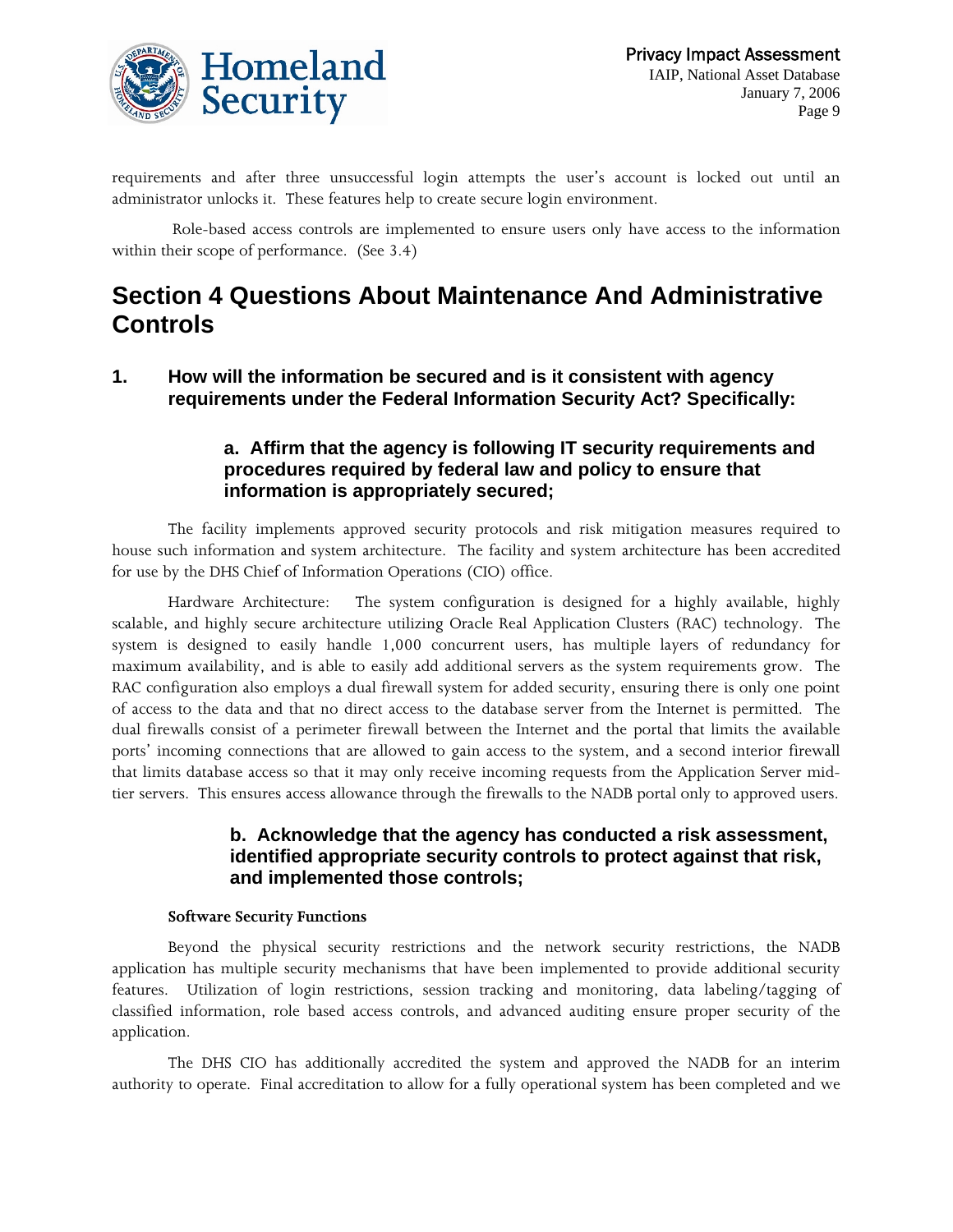

are currently awaiting the final approval/report. This accreditation ensures that the system meets the security and architecture requirements dictated by DHS.

### **c. Describe the monitoring/testing/evaluating on a regular basis to ensure that controls continue to work properly, safeguarding the information.**

Advanced Auditing: Through the audit capability an administrator can see any actions a user has performed and undo any malicious behavior as necessary. This feature enforces accountability for a user's actions within the application. Similarly, any submissions to update or add asset information will be validated and verified prior to approval for inclusion in the NADB for applicable users to access.

Operational Testing and Evaluation(OT&E): OT&E of system functionalities and capabilities are conducted semi-annually, or more often as software upgrades are provided. OT&E includes the assessment of information protection, safeguards, and correct functionalities for the role-based access controls.

#### **2. If the system is operated in more than one site, how will consistent use of the system and data be maintained in all sites?**

The system will initially be located at a single facility as a web-based portal. Multiple sites are expected in the future. Data between the sites will be integrated into a single hub to ensure consistent and common data fields among the numerous sites.

#### 3. What are the retention periods of data in the system?

Data will be maintained in the NADB as long as the NADB is operational. Refresh rates and verification of accuracy will be dependent on the source of the data, quantity of data, and means of verification.

IAIP is working with the National Archives and Records Administration (NARA) to obtain approval of a records retention and disposal schedule to cover records in this database.

#### **4. What are the procedures for expunging the data at the end of the retention period and are these procedures documented?**

In the absence of an approved retention and disposal schedule, DHS lacks the authority to define a retention period or destroy Federal records. Accordingly, until an approved records retention and disposal schedule is established, NADB records will be retained indefinitely.

#### **5. Will the system provide the capability to monitor individuals or groups of individuals?**

No.

#### **6. What controls are in place to prevent unauthorized monitoring of individuals or groups of individuals?**

The NADB does not have any capabilities to monitor or trace individuals.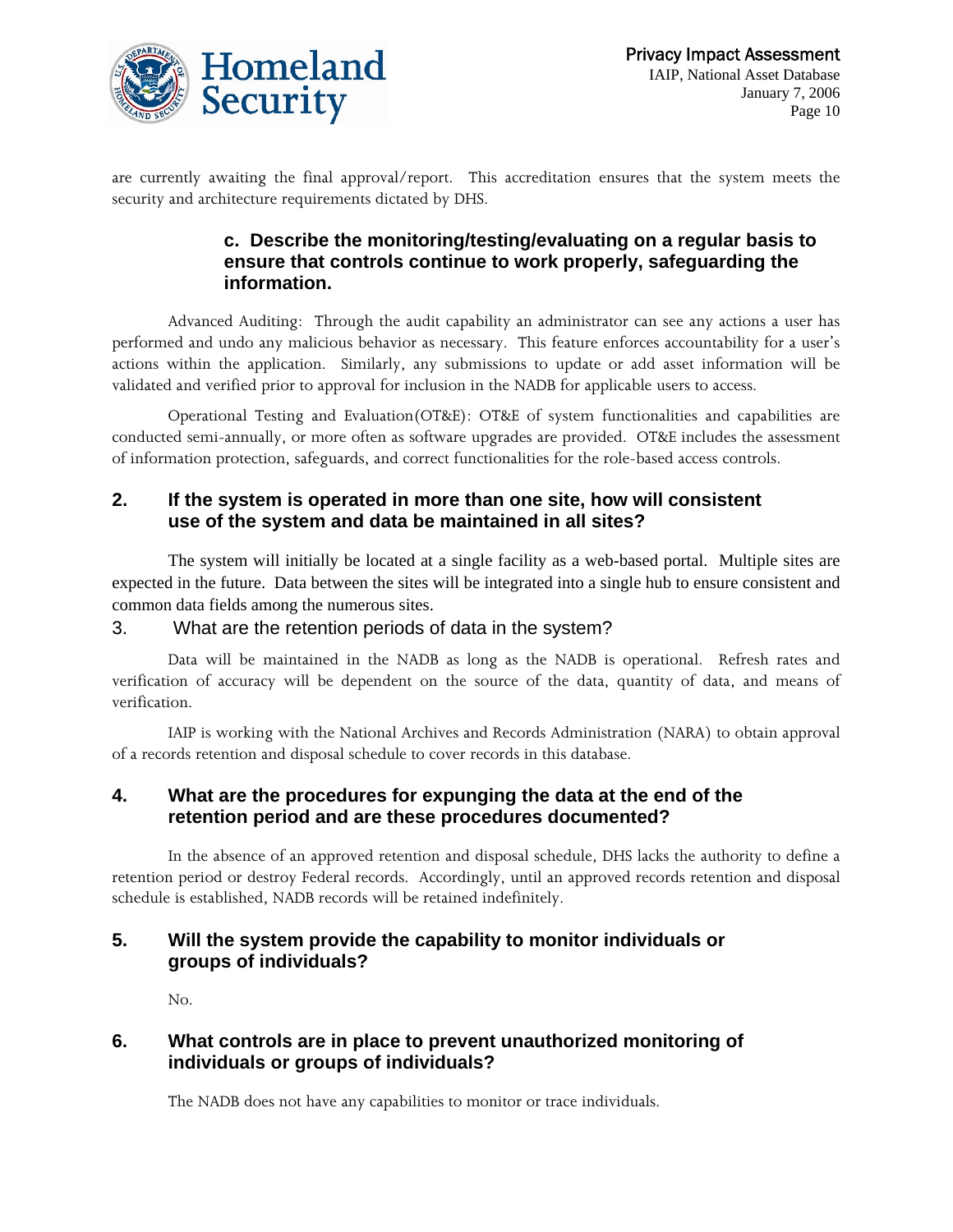

#### **7. Under which Systems of Record Notice (SORN) does the system operate?**

The collection of contact information is covered by the DHS System of Records Notice 002 published December 6, 2004 69 Fed Reg 70460 DHS/ALL 002.

# **Section 5 Decision Analysis**

#### **1. Did you evaluate competing technologies on their privacy handling capabilities?**

No, systems were evaluated on data handling capabilities. All ORACLE and LINUS based solutions contain similar protections.

#### **2. Were any choice changes made to system architectures, hardware, software, or implementation plans as a result of doing a PIA?**

No, system hardware and software in place meet all requirements for system and data protection. The system is designed to use as little personal information as possible to meet the needs of the Department in being able to contact individuals responsible for CI & KR.